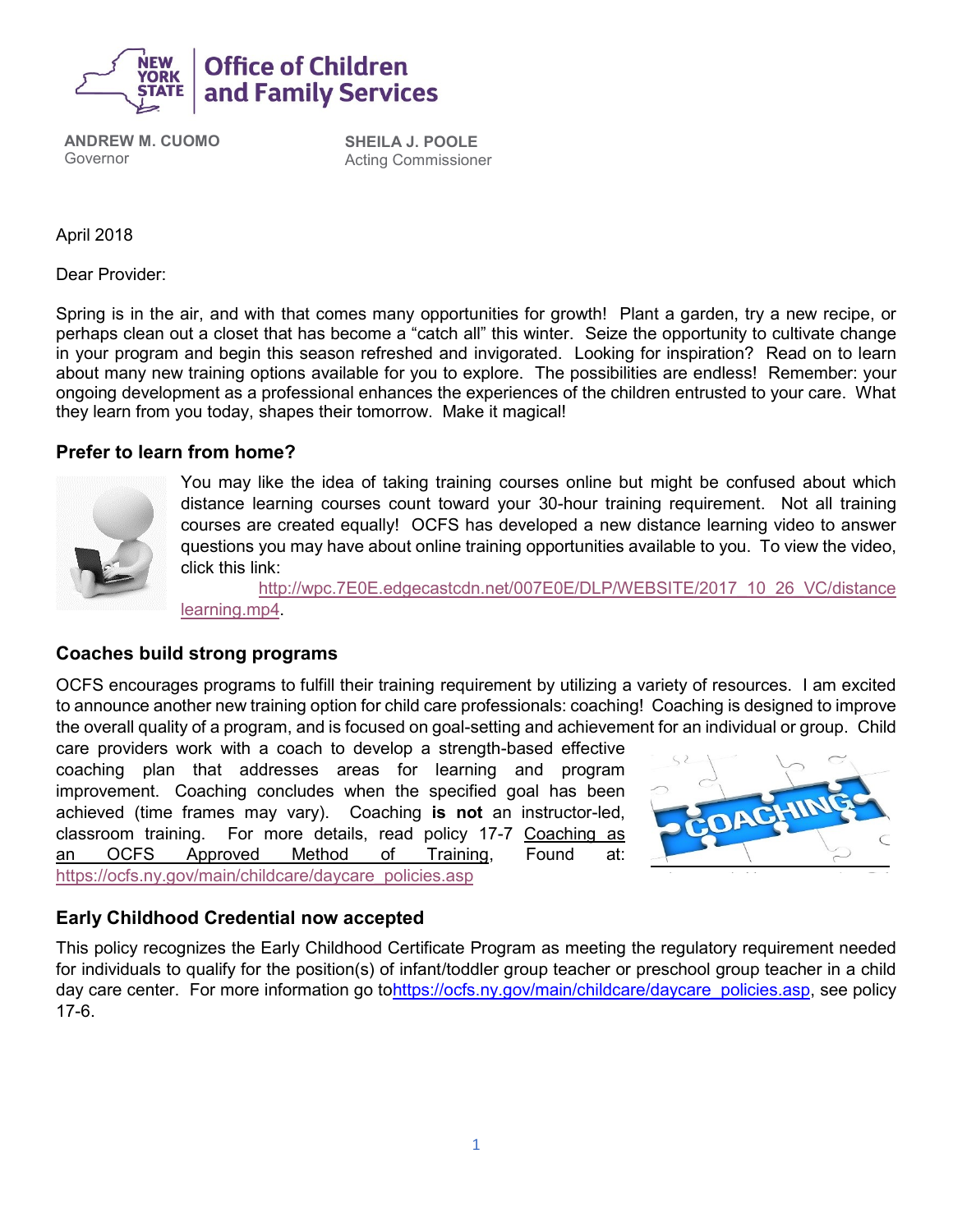### **New director training gets rave reviews**

Directors are taking advantage of the new 15-hour classroom training Health & Safety: Competencies in Child Care for Directors and finding it valuable. The course looks at a day in the life of a director and offers practical support and problem-solving skills. Here's what some participants said after completing the course:

- ❖ "Everyone felt that all directors should take this class, not just the new ones…it was very advantageous for the newer directors to interact with the veteran ones. Lots of good wisdom as well as support."
- ❖ "Being able to collaborate with other programs group work activities show how policies can work in our program."

Sign up today at [www.ecetp.pdp.albany.edu.](http://www.ecetp.pdp.albany.edu/)

## **On-demand training topics for 2018 (offered by participating directors and coming soon to participating CCR&Rs)**

OCFS has added new on-demand trainings for 2018. The following topics are scheduled for the period of April 1 – June 30, 2018.



- ➢ **Moving and Grooving in your Child Care Program**  OCFS Training Topic:
	- o Child day care program development
- ➢ **Focus on the NYS Child Day Care Regulations** OCFS Training Topics:
	- o Statutes and regulations pertaining to child day care
	- o Statutes and regulations pertaining to child abuse and maltreatment
	- o Safety and security procedures

For CCR&Rs that are considering offering on-demand training and directors who wish to join the ranks of trainers, please call the Early Childhood Education and Training Program at (518) 442-6644 or toll-free at (800) 295-9616, or email at [pdp-on-demand@albany.edu](mailto:pdp-on-demand@albany.edu).

### **Attention certified teachers**

The New York State Education Department requires certified teachers to complete one hundred hours of Continuing Teacher and Leader Education (CTLE) every five years. Effective February 12, 2018, OCFS e-learnings now count toward this requirement. If you employ certified school teachers in your child care program, let them know these e-learnings can count for both OCFS requirements and CTLEs.



# **Attention family-based providers**

The Early Head Start Child Care Partnership is a wonderful funding opportunity for family-based child care to join with Early Head Start. The program provides a full complement of comprehensive services to children from low- income families in family-based child care. New money from the federal government has been set aside to expand this program across the states. If this is something you would like to learn more about, go to [https://eclkc.ohs.acf.hhs.gov/video/benefits-early-head-start-child-care-partnerships-quality-early-learning](https://eclkc.ohs.acf.hhs.gov/video/benefits-early-head-start-child-care-partnerships-quality-early-learning-infants-toddlers)[infants-toddlers.](https://eclkc.ohs.acf.hhs.gov/video/benefits-early-head-start-child-care-partnerships-quality-early-learning-infants-toddlers) If you are interested in getting involved, send an email to [patricia.persell@ccf.ny.gov](mailto:patricia.persell@ccf.ny.gov) with "New interest in EHSCCP" in the subject line, and include your name and the county where your program is located.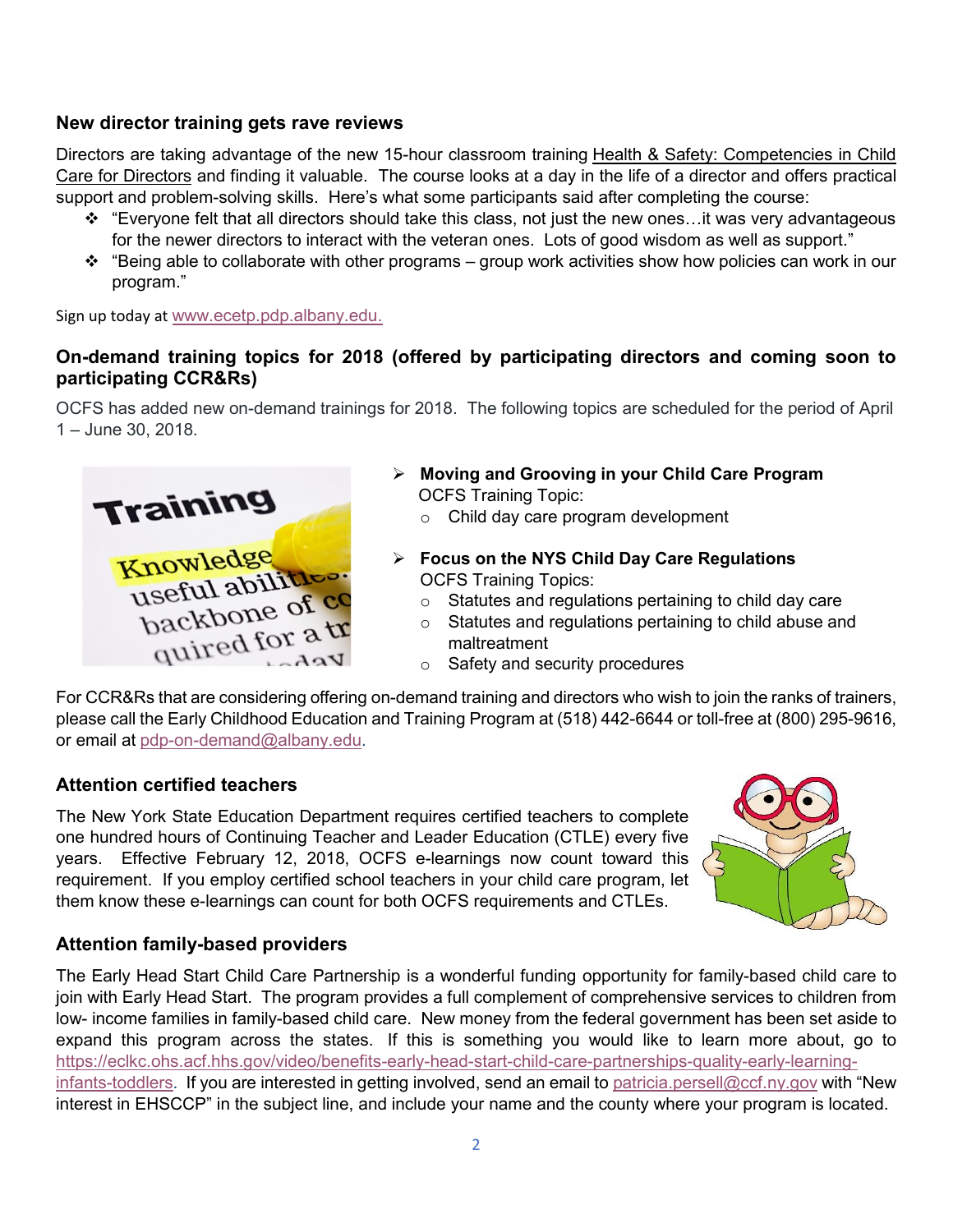## **April is Child Abuse Prevention Month**

As mandated reporters, caregivers play a vital role in protecting children. During the month of April, OCFS highlights prevention activities to help keep children safe. Many of the activities involve the national symbol for child abuse prevention--the pinwheel, and the official color--blue. OCFS recognizes the role child care professionals play in helping build strong families. Some examples of this include:

- $\triangleright$  developing relationships with children's families,
- $\triangleright$  providing resources and referrals to parents,
- $\triangleright$  modeling warm and responsive interactions with children, and
- ➢ discussing parenting and child development issues with families and offering guidance.

Mandated reporter training is now available in Spanish via this link: <https://www.nysmandatedreporter.org/RegistrationInstructions.aspx>

More information regarding Child Abuse Prevention Month is available at: [https://www.cssp.org/reform/strengthening-families/basic-one-pagers/Strengthening-Families-Protective-](https://www.cssp.org/reform/strengthening-families/basic-one-pagers/Strengthening-Families-Protective-Factors.pdf)[Factors.pdf.](https://www.cssp.org/reform/strengthening-families/basic-one-pagers/Strengthening-Families-Protective-Factors.pdf) Attached is a calendar of events you can post in your program and share with parents. The calendar encourages parents to participate in activities that promote strong families.



# **Seasonal staff**

Many programs hire seasonal staff. This is a reminder that all directors, caregivers, teachers, substitutes, volunteers and interns with the potential for regular and substantial contact with children, are all required to complete the 5-Hour Health & Safety Training pre-service or within three months of hire. The training can be found at: <https://www.ecetp.pdp.albany.edu/>

### **Alert! Defective fire extinguishers**

On November 2, 2017, Consumer Protection Safety Committee issued a recall of Kidde fire extinguishers with plastic handles. Consumers who own this product should immediately contact Kidde to request a free replacement fire extinguisher and for instructions on returning the recalled unit, as it may not work properly in a fire. If you have one of the recalled units, contact Kidde at (855) 271-0773, or for more information: [https://www.cpsc.gov/Recalls/2017/kidde-recalls-fire-extinguishers-with-plastic](https://www.cpsc.gov/es/recalls/2018/kidde-recalls-fire-extinguishers-with-plastic%20handles-due-to-failure-to-discharge-and-nozzle-detachment-one-death-reported)[handles-due-to-failure-to-discharge-and.](https://www.cpsc.gov/es/recalls/2018/kidde-recalls-fire-extinguishers-with-plastic%20handles-due-to-failure-to-discharge-and-nozzle-detachment-one-death-reported)





#### **Vaping is prohibited**

Did you know that vaping is considered smoking under New York State Law? The regulations pertaining to cigarette smoking apply to vaping and e-cigarettes, too. well. Vaping apparatus and products must be kept inaccessible to children.